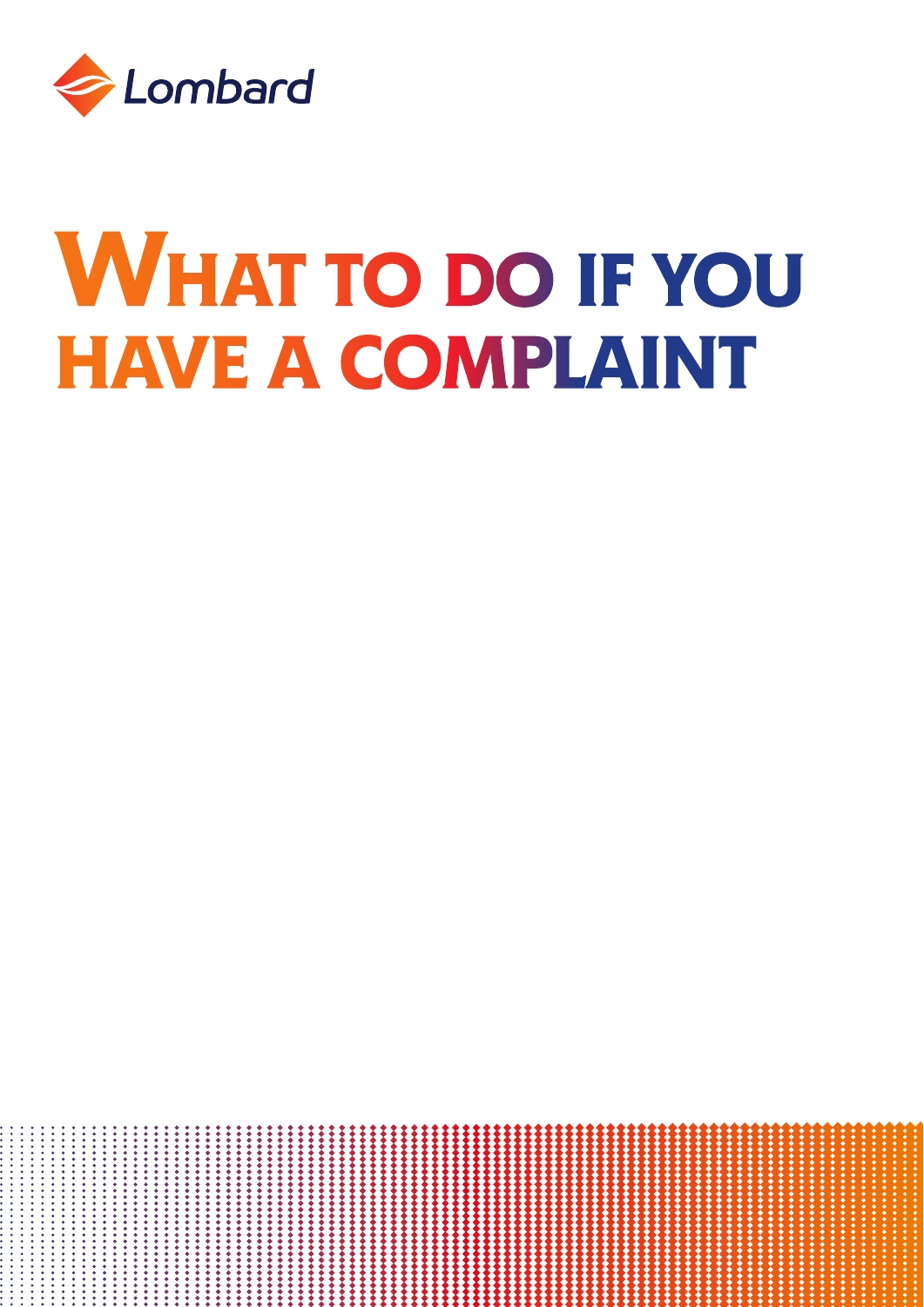# Please tell us if you have any cause for complaint

If you're not completely happy with our service, we'd like to hear about it – that way, we can do something to put it right.

At Lombard we do everything we can to make sure our customers get the best possible service. However, sometimes, we don't get things right first time.

When that happens, we always encourage you to tell us about your complaint, so that we can put matters right.

We want to:

- make it easy for you to tell us about your complaint
- give your complaint the attention it deserves
- resolve your complaint fairly without delay
- make sure you are satisfied with how your complaint was resolved

#### **How to make contact**

If you have a complaint about any aspect of our service then we would like to hear from you.

You can contact us by phone, in person, in writing or by email at the following address:

Customer Services Team Lombard PO Box 520 Rotherham S63 3BR

Telephone 0345 877 8888 Email lombardqueries@lombard.co.uk Text Relay 18001 0345 877 8888

### **Complaints made by email**

If you send us a complaint by email, we will usually respond to your email address. However, there may be occasions when we will need to respond to you by post to ensure privacy or where we need to enclose copies of documents.

Lines are open 9am to 5pm Monday to Friday. Calls will be charged at local rate, calls from landlines are typically charged up to 10p per minute; calls from mobiles typically cost between 10p and 40p per minute. Calls from landlines and mobiles may be included in free call packages. Business rates and calls from other networks may vary, calls may be recorded.

|                                                                                         |                        |   |   | . |  |  |  |  |  |  |                                                                                                               |  |  |  |  |  |  |  |  |  |  |                                        |                          |  |  |  |  |  |  |  |  |  |
|-----------------------------------------------------------------------------------------|------------------------|---|---|---|--|--|--|--|--|--|---------------------------------------------------------------------------------------------------------------|--|--|--|--|--|--|--|--|--|--|----------------------------------------|--------------------------|--|--|--|--|--|--|--|--|--|
|                                                                                         |                        | . |   |   |  |  |  |  |  |  | N SERIKA SERIKAN SERIKAN DI SERIKAN DI SERIKAN DI SERIKAN DI SERIKAN DI SERIKAN DI SERIKAN DI SERIKAN DI SERI |  |  |  |  |  |  |  |  |  |  |                                        |                          |  |  |  |  |  |  |  |  |  |
|                                                                                         |                        |   | . |   |  |  |  |  |  |  |                                                                                                               |  |  |  |  |  |  |  |  |  |  |                                        |                          |  |  |  |  |  |  |  |  |  |
|                                                                                         |                        |   |   |   |  |  |  |  |  |  |                                                                                                               |  |  |  |  |  |  |  |  |  |  |                                        |                          |  |  |  |  |  |  |  |  |  |
|                                                                                         |                        |   |   |   |  |  |  |  |  |  |                                                                                                               |  |  |  |  |  |  |  |  |  |  |                                        |                          |  |  |  |  |  |  |  |  |  |
|                                                                                         |                        | . |   |   |  |  |  |  |  |  |                                                                                                               |  |  |  |  |  |  |  |  |  |  |                                        |                          |  |  |  |  |  |  |  |  |  |
| $\mathcal{A}=\mathcal{A}=\mathcal{A}=\mathcal{A}=\mathcal{A}=\mathcal{A}=\mathcal{A}$ . |                        |   |   |   |  |  |  |  |  |  |                                                                                                               |  |  |  |  |  |  |  |  |  |  | ,,,,,,,,,,,,,,,,,,,,,,,,,,,,           |                          |  |  |  |  |  |  |  |  |  |
|                                                                                         |                        |   |   |   |  |  |  |  |  |  |                                                                                                               |  |  |  |  |  |  |  |  |  |  |                                        |                          |  |  |  |  |  |  |  |  |  |
|                                                                                         |                        |   |   |   |  |  |  |  |  |  |                                                                                                               |  |  |  |  |  |  |  |  |  |  |                                        |                          |  |  |  |  |  |  |  |  |  |
| .                                                                                       |                        |   |   |   |  |  |  |  |  |  |                                                                                                               |  |  |  |  |  |  |  |  |  |  |                                        |                          |  |  |  |  |  |  |  |  |  |
|                                                                                         |                        |   | . |   |  |  |  |  |  |  |                                                                                                               |  |  |  |  |  |  |  |  |  |  | ,,,,,,,,,,,,,,,,,,,,,,, <b>,,,,,,,</b> |                          |  |  |  |  |  |  |  |  |  |
|                                                                                         |                        |   |   |   |  |  |  |  |  |  |                                                                                                               |  |  |  |  |  |  |  |  |  |  |                                        |                          |  |  |  |  |  |  |  |  |  |
|                                                                                         |                        |   |   |   |  |  |  |  |  |  |                                                                                                               |  |  |  |  |  |  |  |  |  |  |                                        |                          |  |  |  |  |  |  |  |  |  |
| .                                                                                       |                        |   |   |   |  |  |  |  |  |  |                                                                                                               |  |  |  |  |  |  |  |  |  |  |                                        |                          |  |  |  |  |  |  |  |  |  |
|                                                                                         |                        |   |   | . |  |  |  |  |  |  |                                                                                                               |  |  |  |  |  |  |  |  |  |  | 11111111111111111111111                |                          |  |  |  |  |  |  |  |  |  |
|                                                                                         |                        |   |   |   |  |  |  |  |  |  |                                                                                                               |  |  |  |  |  |  |  |  |  |  |                                        |                          |  |  |  |  |  |  |  |  |  |
|                                                                                         | $\cdots \cdots \cdots$ |   |   |   |  |  |  |  |  |  |                                                                                                               |  |  |  |  |  |  |  |  |  |  |                                        |                          |  |  |  |  |  |  |  |  |  |
| .                                                                                       |                        |   |   |   |  |  |  |  |  |  |                                                                                                               |  |  |  |  |  |  |  |  |  |  |                                        |                          |  |  |  |  |  |  |  |  |  |
|                                                                                         |                        |   |   | . |  |  |  |  |  |  |                                                                                                               |  |  |  |  |  |  |  |  |  |  |                                        |                          |  |  |  |  |  |  |  |  |  |
|                                                                                         |                        |   |   |   |  |  |  |  |  |  |                                                                                                               |  |  |  |  |  |  |  |  |  |  | <u> 1111111111111111111111111111</u>   |                          |  |  |  |  |  |  |  |  |  |
|                                                                                         |                        |   |   |   |  |  |  |  |  |  |                                                                                                               |  |  |  |  |  |  |  |  |  |  |                                        |                          |  |  |  |  |  |  |  |  |  |
|                                                                                         |                        |   |   |   |  |  |  |  |  |  |                                                                                                               |  |  |  |  |  |  |  |  |  |  |                                        |                          |  |  |  |  |  |  |  |  |  |
|                                                                                         |                        |   |   | . |  |  |  |  |  |  |                                                                                                               |  |  |  |  |  |  |  |  |  |  |                                        | ,,,,,,,,,,,,,,,,,,,,,,,, |  |  |  |  |  |  |  |  |  |
| <b><i>Charles Alberta Commission</i></b>                                                |                        |   |   |   |  |  |  |  |  |  |                                                                                                               |  |  |  |  |  |  |  |  |  |  | 1111111111111111111111111111           |                          |  |  |  |  |  |  |  |  |  |
|                                                                                         |                        |   |   |   |  |  |  |  |  |  |                                                                                                               |  |  |  |  |  |  |  |  |  |  |                                        |                          |  |  |  |  |  |  |  |  |  |
|                                                                                         |                        |   |   |   |  |  |  |  |  |  |                                                                                                               |  |  |  |  |  |  |  |  |  |  |                                        |                          |  |  |  |  |  |  |  |  |  |
|                                                                                         |                        |   | . |   |  |  |  |  |  |  |                                                                                                               |  |  |  |  |  |  |  |  |  |  |                                        |                          |  |  |  |  |  |  |  |  |  |
|                                                                                         |                        |   |   |   |  |  |  |  |  |  |                                                                                                               |  |  |  |  |  |  |  |  |  |  |                                        |                          |  |  |  |  |  |  |  |  |  |
|                                                                                         | .                      |   |   |   |  |  |  |  |  |  |                                                                                                               |  |  |  |  |  |  |  |  |  |  |                                        |                          |  |  |  |  |  |  |  |  |  |
|                                                                                         |                        |   |   |   |  |  |  |  |  |  |                                                                                                               |  |  |  |  |  |  |  |  |  |  |                                        |                          |  |  |  |  |  |  |  |  |  |